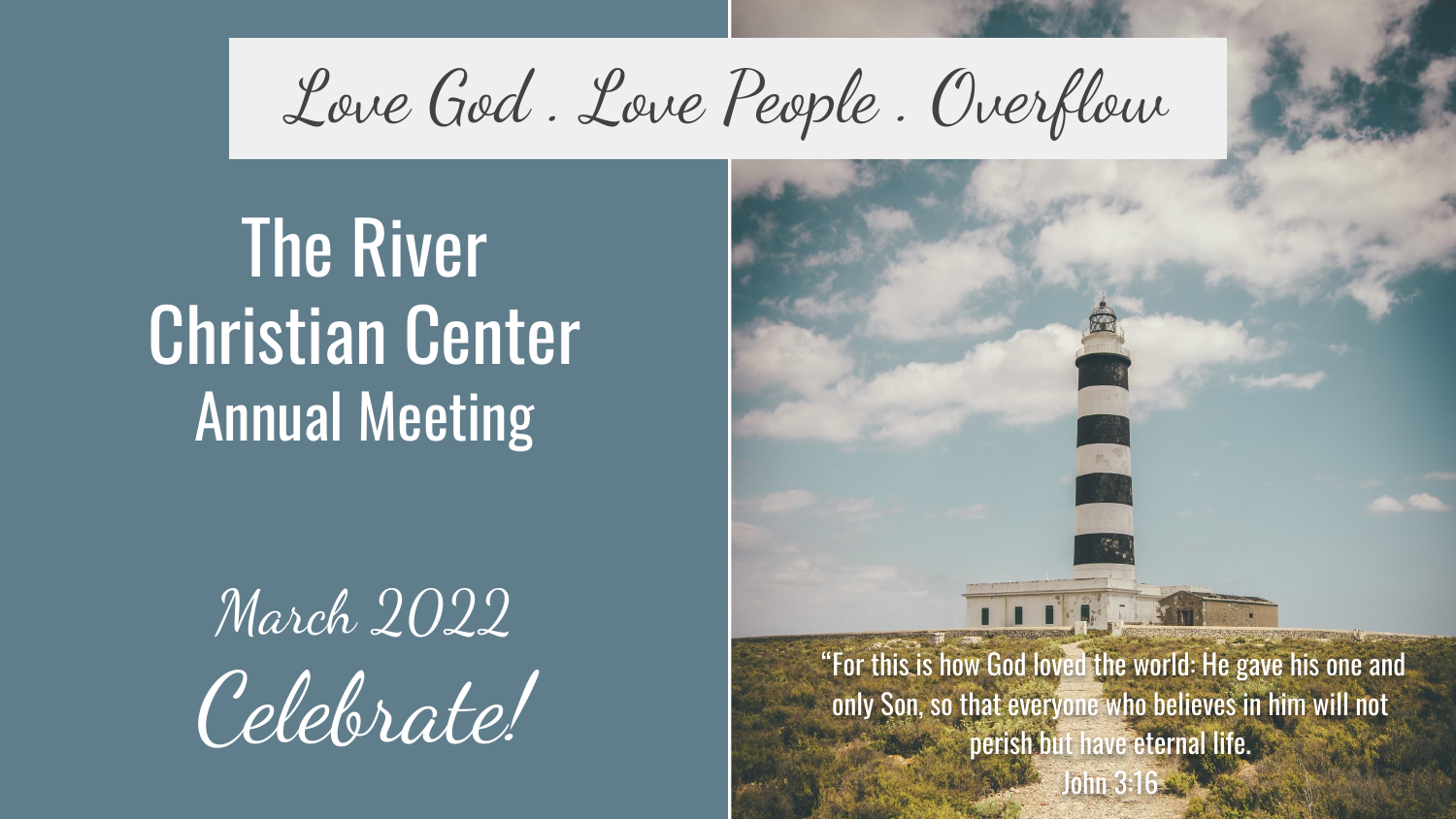### The River Annual Meeting 2021 Minutes

*The River Christian Center gathered in a covid-safe manner and held their Annual Meeting themed 'Celebrate' on March 21, 2021.*

Pastor Tim Oehler opened the gathering in prayer.

#### MINUTES;

With restrictions on public gatherings introduced in March 2020, a written Annual Report dated March 2020 was prepared in lieu of meeting together as a membership.

> Dawn Oehler moved to approve the 2019 Annual Report dated March 2020. All members present were in favor.

#### REPORTS & TESTIMONIES;

A highlights video, a note from the Pastor, Ministry Reports for Children's Ministry, Praise & Worship, Prayer, Life Groups and Outreach, and a personal testimony was shared.

#### CORE VALUES;

A refresh on the statement of Core Values of the River Church was shared.

**Love God . Love People . Overflow**

#### FINANCIAL;

The 2020 Financial Statement was presented to the membership for approval.

> Amy Poole moved to appoint Miller & Company as auditor for the 2021 Financial Review. All members present were in favor.

#### BUDGET | VISION | OPPORTUNITIES;

The 2021 Budget was presented for review and approval of the membership.

> Dawn Oehler moved to approve the 2021 Projected Budget. All members present were in favor.

Pastor Tim Oehler closed the gathering in prayer and a time of prophetic ministry and encouragement.

### melvilleriverchurch.org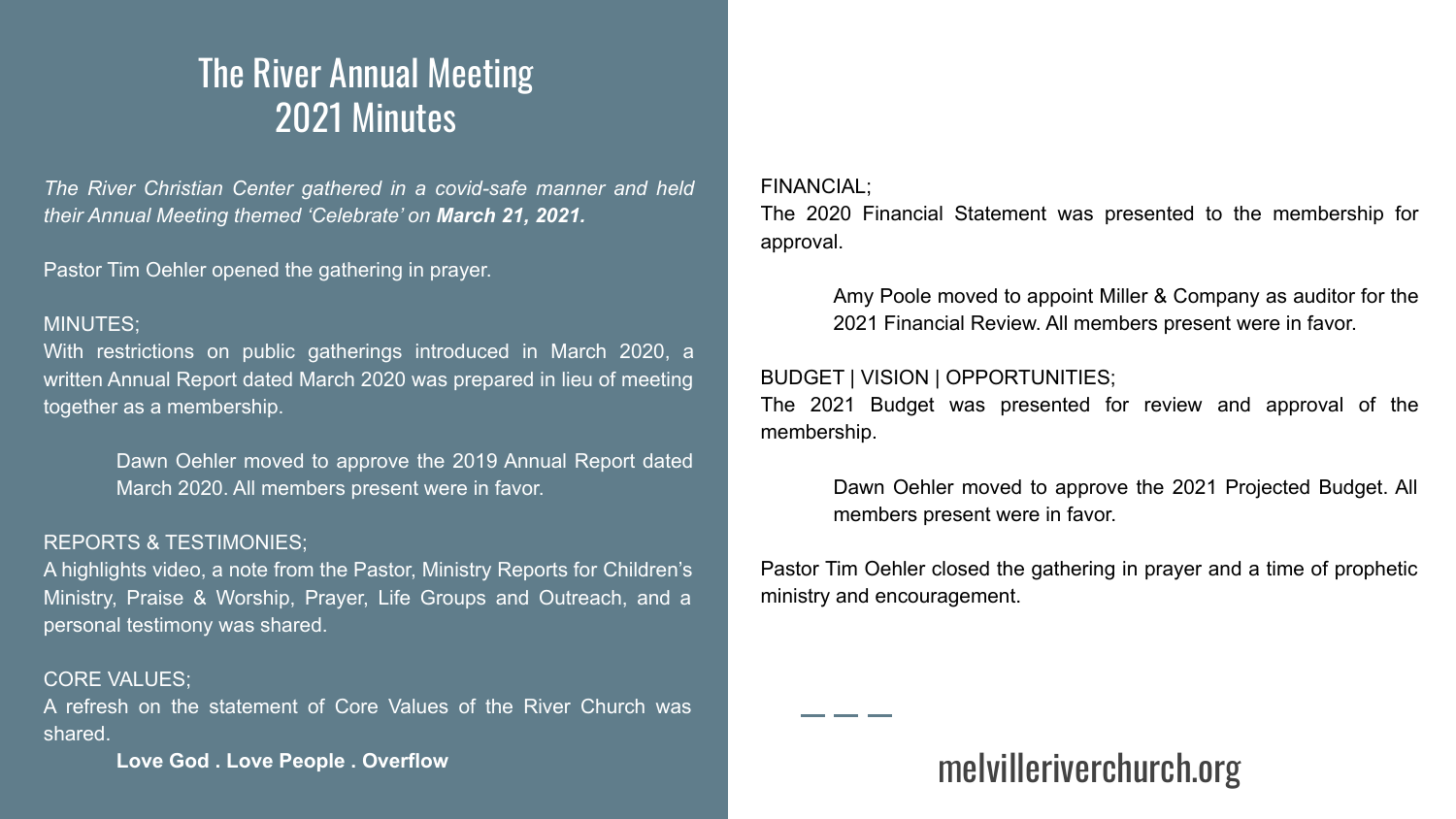#### THE RIVER CHRISTIAN CENTER INC. **STATEMENT OF OPERATIONS** FOR THE YEAR ENDED DECEMBER 31, 2021 (UNAUDITED)

|                                                   | 2021         |   | 2020      |
|---------------------------------------------------|--------------|---|-----------|
| Revenues                                          |              |   |           |
| Offerings and tithes                              | \$<br>83,493 | s | 73,403    |
| Loose offerings                                   | 1,989        |   | 2,134     |
| Miscellaneous                                     | 12           |   | 729       |
| Interest                                          | 4            |   | 15        |
|                                                   | 85,498       |   | 76,281    |
| Expenses (Schedule 1)                             | (83, 708)    |   | (76, 370) |
| EXCESS (DEFICIENCY) OF REVENUES OVER EXPENDITURES | 1,790        |   | (89)      |

## The River Annual Report

2021 Financial Statement Board Approved Unaudited Financial Statement for 2021 Review Prepared by Miller & Co.

#### THE RIVER CHRISTIAN CENTER INC. **SCHEDULE OF EXPENSES** FOR THE YEAR ENDED DECEMBER 31, 2021

(UNAUDITED)

|                                 |               | Schedule ;   |
|---------------------------------|---------------|--------------|
|                                 | 2021          | 2020         |
| Pastoral care                   |               |              |
| Pastoral services               | \$<br>24,557  | s<br>21,455  |
| Housing allowance               | 12,000        | 9,600        |
| <b>Employment benefits</b>      | 2,566         | 1,606        |
|                                 | 39,123        | 32,661       |
| Worship and outreach            |               |              |
| Fellowship                      | 12,231        | 1,022        |
| Outreach                        | Nil           | 4,197        |
| Donation                        | 7,388         | 6,000        |
| Sunday school and Bible study   | 1,996         | 2,255        |
|                                 | 21,615        | 13,474       |
| Administration                  |               |              |
| Advertising and promotion       | 1,737         | 2,469        |
| Bus                             | Nil           | 118          |
| Conferences and education       | 1,646         | 4,709        |
| Memberships, licenses and fees  | Nil           | 1,534        |
| Miscellaneous                   | Nil           | 1,154        |
| Office                          | 2,412         | 1,558        |
| Professional fees               | 1,166         | 833          |
| Telephone                       | 2,158         | 1,319        |
|                                 | 9,119         | 13,694       |
| Occupancy costs                 |               |              |
| Rent                            | 12,980        | 10,840       |
| Insurance                       | 767           | 667          |
| Asset purchases and maintenance | 104           | 5,034        |
|                                 | 13,851        | 16,541       |
|                                 |               |              |
|                                 | \$.<br>83,708 | \$<br>76,370 |